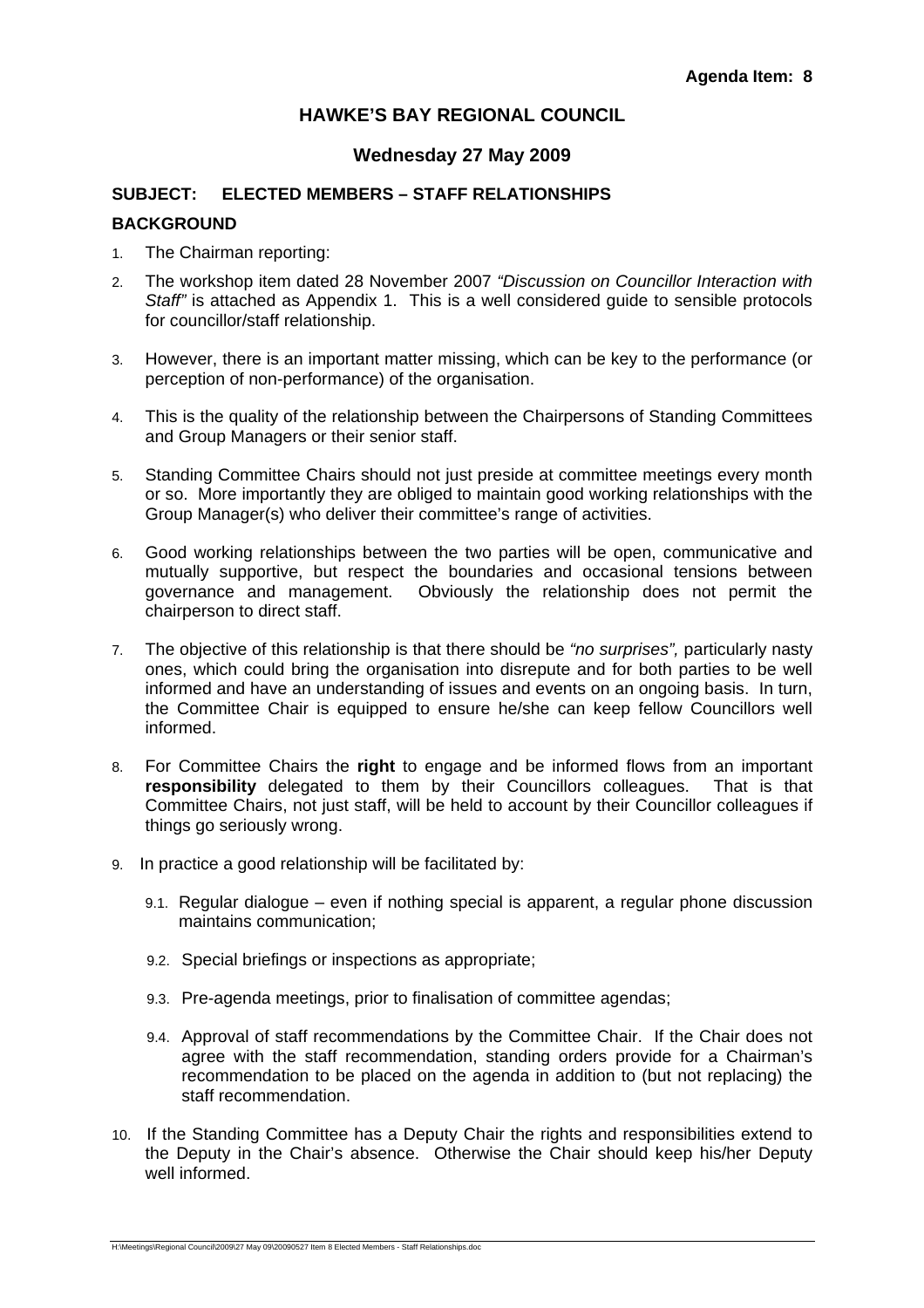- 11. With regard to the appended paper *"Councillor Interaction with Staff"* item 24 (contact protocols) it follows that Councillors should inform the relevant committee Chair of their enquiry both out of courtesy and because the Committee Chair may be able to assist the enquiry. The interaction protocol with two suggested additions is repeated ie:
	- 24.1 For issues relating to Council meeting arrangements contact the Administration Manager.
	- 24.2 For clarification of Council or Committee agenda items prior to a meeting contact the relevant Group Manager or Chief Executive.
	- 24.3 For operational issues raised by members of the public contact the relevant Group Manager or Chief Executive (note the Group Manager may refer Councillors to a relevant staff member).
	- 24.4 All other issues to be referred to the Chief Executive.
	- *24.5 For significant issues within the scope of a Standing Committee either direct the enquiry to the Chair or if directing the enquiry to staff, also advise the Chair out of courtesy.*
	- *24.6 Other than by prior approval of the CEO or Group Manager, Councillors should not bring issues to subsidiary staff – this is particularly important in regard to the Council's regulatory compliance responsibilities which require staff to be able to operate independently without influence or duress.*
- 12. The Chairperson of Council's relationship with senior staff is similar but even more widely embracing. The Chairman's primary staff relationship is with the CEO but direct access to senior staff is necessary, but with the CEO's knowledge and assent. The Council Chair should accordingly keep Standing Committee Chairs and Councillors in the picture and involved. As well, the Council Chair has overall responsibility that all aspects of the communication web function to ensure that **all** elected members are fully informed on an inclusive and timely basis.
- 13. A further matter that requires clarification is the role of elected members in regard to their Portfolio allocation and responsibility. My recommendation is that Portfolios should be acknowledged as special areas of interest and knowledge but that authority in staff interaction should be limited to:
	- 13.1.Staff recognising and acknowledging the responsibility through communication of relevant information to portfolio holders and portfolio holders seeking information through normal channels and protocols as described in this paper.
	- 13.2.Portfolio holders advising staff and elected member colleagues of developments and acquired knowledge, through Council agenda items, general business or other communication channels such as memoranda and reports.
	- 13.3.Portfolio holders recognising that their responsibilities are subsidiary to the responsibilities of standing committee chairs but equal to all of their elected member colleagues.
- 14. The purpose is for the organisation to be optimally functional and that a high performance organisation is facilitated by effective governance/management arrangements. The rights and responsibilities of all and every elected member are enhanced not diminished by this proposal.
- 15. The CEO has discussed this paper with Senior Staff who have had their input and fully concur with the content and processes prescribed.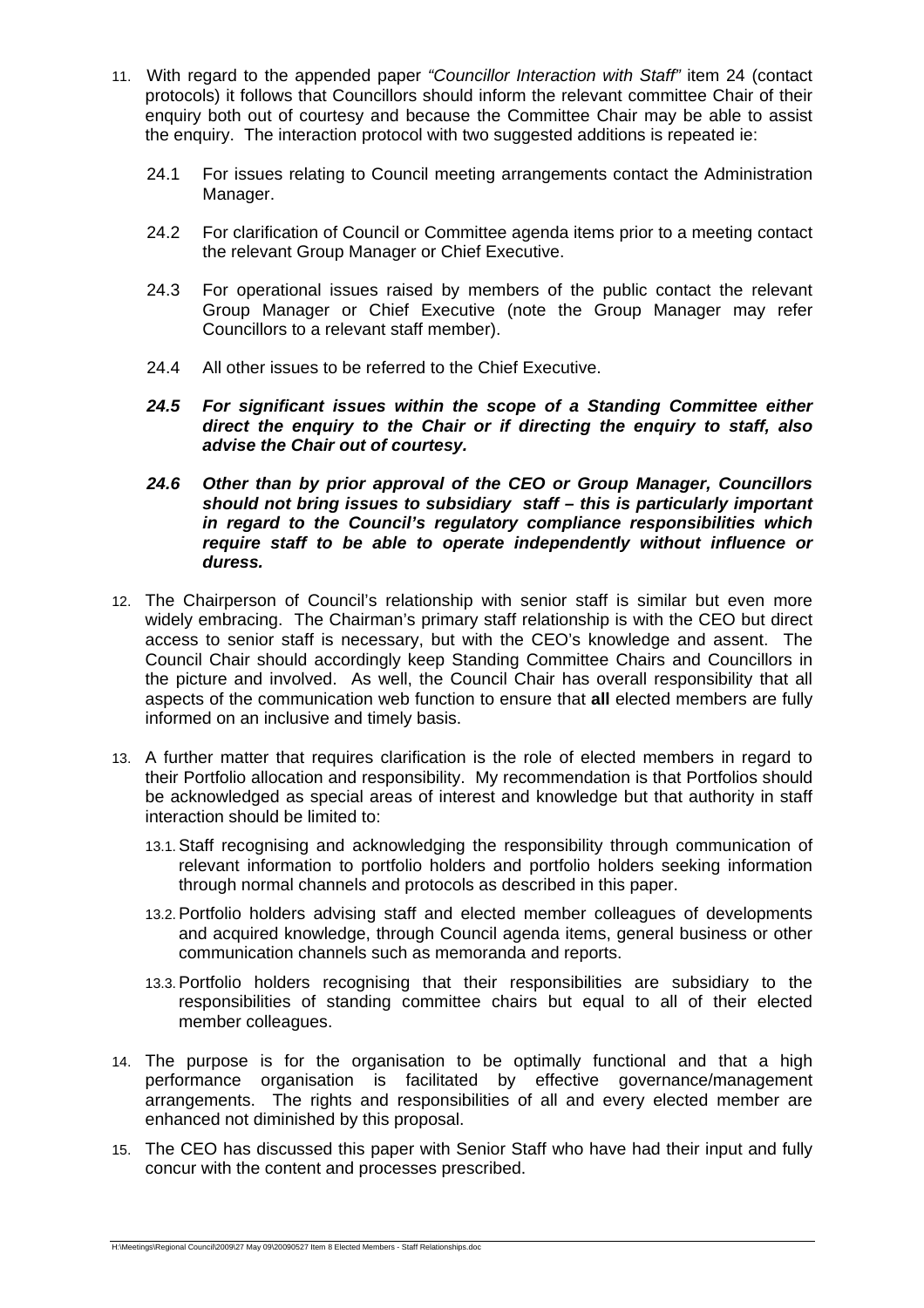#### **DECISION MAKING PROCESS**

- 16. Council is required to make a decision in accordance with Part 6 Sub-Part 1, of the Local Government Act 2002 (the Act). Staff have assessed the requirements contained within this section of the Act in relation to this item and have concluded the following:
	- 16.1.Sections 97 and 98 of the Act do not apply as these relate to decisions that significantly alter the service provision or affect a strategic asset.
	- 16.2.Sections 83 and 84 covering special consultative procedure do not apply.
	- 16.3.The decision does not fall within the definition of the Council's policy on significance.
	- 16.4.Section 80 of the Act covering decisions that are inconsistent with an existing policy or plan does not apply.
	- 16.5. Council can exercise its discretion under Section 79(1)(a) and 82(3) of the Act and make a decision on this issue without conferring directly with the community or others having given due consideration to the nature and significance of the issue to be considered and decided, and also the persons likely to be effected by or have an interest in the decisions to be made.

#### **RECOMMENDATIONS**

1. That the protocols for Councillor/Staff engagement embodied in this paper be adopted.

Clan ) in

**Alan Dick CHAIRMAN** 

ANDLEW MEWIAN

**Andrew Newman CHIEF EXECUTIVE** 

**ENCL: APPENDIX 1 – DISCUSSION ON COUNCILLOR INTERACTION WITH STAFF**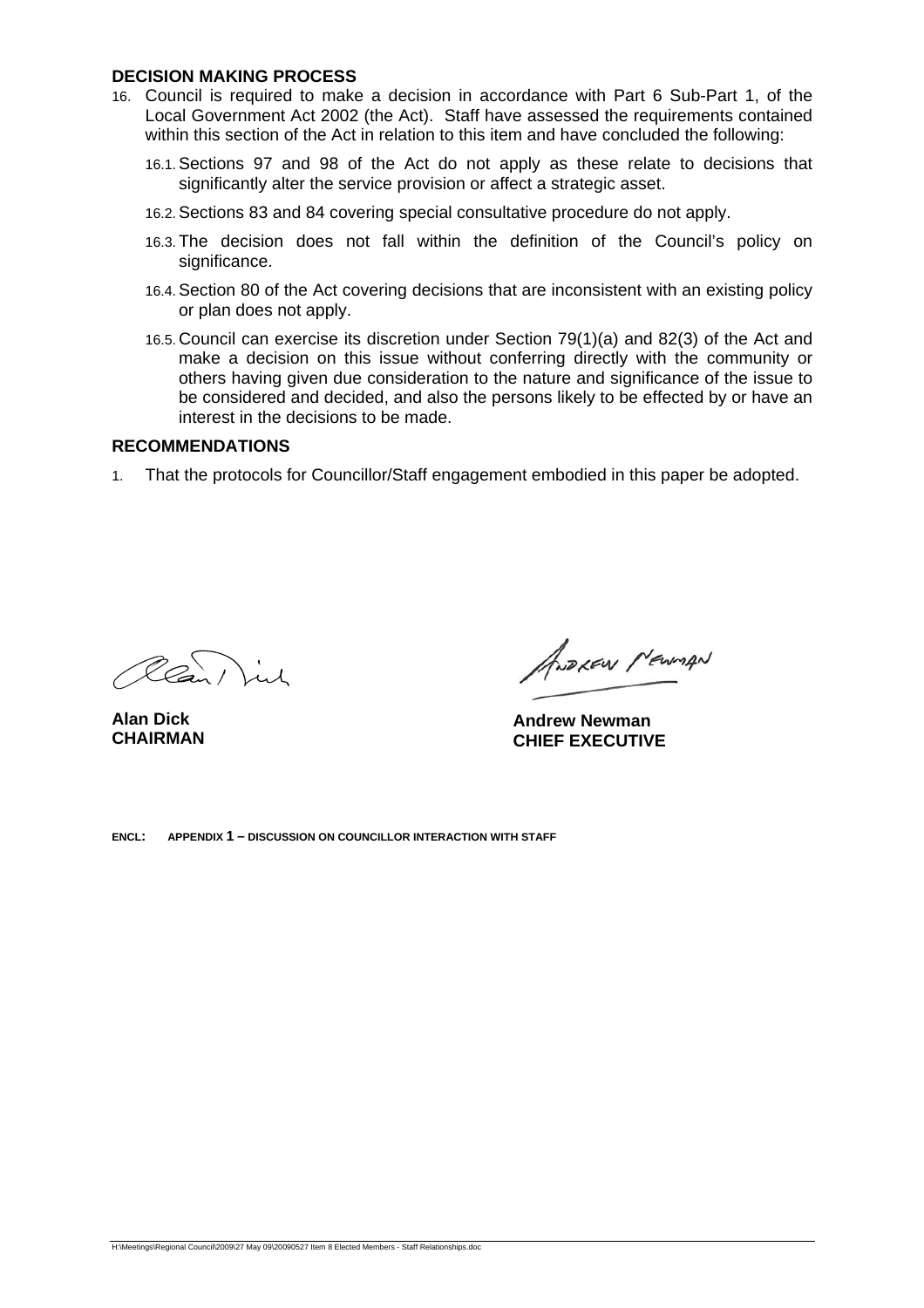## **HAWKE'S BAY REGIONAL COUNCIL**

## **WORKSHOP ITEM**

## **Wednesday 28 November 2007**

## **SUBJECT: DISCUSSION ON COUNCILLOR INTERACTION WITH STAFF**

### **INTRODUCTION**

- **1.** The Hawke's Bay Regional Council has been very fortunate to have an excellent operating relationship between councillors and staff for many years. The strength of this relationship is a very significant factor in underpinning the organisation's excellent reputation with its traditional stakeholder groups (rural sector) and outside of the region with Central Government Agencies.
- **2.** Within this context and taking into account the Governance role of Councillors and the delivery role of staff it is important to have some simple yet relatively flexible terms of engagement. This paper also briefly sets out the parameters for the governance role and how it operates within the local government environment.

## **COMMENT**

#### **What is Governance?**

- **3.** Governance is the means for collective action in society, responding to and guiding change that is beyond the capacity of private action. It enables values to be realised. Governance involves the notion of a collective voice, an avenue for resolving questions of competing priorities and determining the 'public interest'.
- **4.** The governance model under the Local Government Act 2002 (the Act) is representative democracy. The community elects individuals to make judgements on behalf of the community about what will promote community well-being. Although the model is one of representative democracy, there are strong elements of citizen participation.
- **5.** There are three elements to governance under the Act. They are:
	- representing the community
	- setting policy
	- monitoring and review.

### **Representing the Community**

- **6.** Representation might involve any or all of the following:
	- making decisions on the promotion of community well-being
	- keeping in contact with the community, ascertaining their views and putting these to **Council**
	- advocating for the community with other bodies such as central government or private sector bodies (e.g. the major industry sectors in the region)
	- explaining Council decisions to affected parties.
- **7.** The representation role is the source of one of the most common misconceptions about governance. An elected member is elected by the electors to represent those electors, but all elected members are required to act in the interests of the region as a whole. This is so fundamental to the governance role that elected members are required to make a declaration to execute and perform their duties in the interests of the region.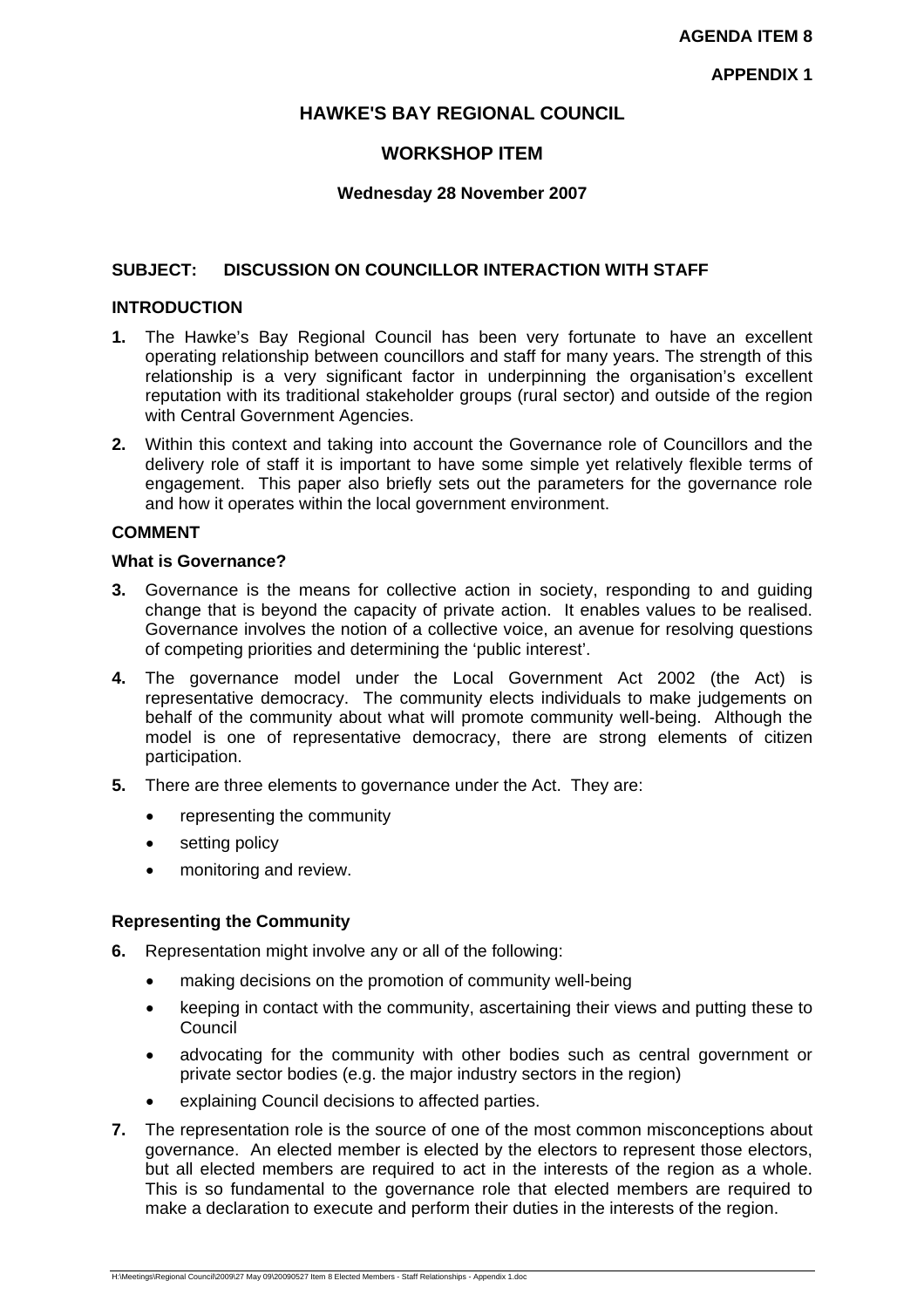**8.** Individual Councillors however can make no commitment on behalf of Council or attempt to influence staff members (other than through the CE) in the way they are implementing Council policy.

## **Setting Policy**

- **9.** The policy setting role involves deciding what the local authority should be doing, i.e. what activities should the local authority engage in and why, what regulatory intervention should the local authority make and why etc. This policy setting takes place within a framework of:
	- things the local authority is prohibited from doing by law
	- things the local authority must do by law
	- community needs and preferences.
- **10.** The rule of thumb is the elected members jointly decide what the local authority should be doing, staff provide policy advice on issues and carry out the decisions, and the elected members review the performance of the organisation in achieving the objectives. Of course, things are never that simple. Citizens hold 'their' elected member responsible not only for the 'what' but the 'how'. In practice there is no clear demarcation between what is 'governance' and what is 'management'. For example, the staff carry out the policy directions of the Council, but the Council may have particular views on how the staff should carry out its directions. It is an entirely legitimate part of the governance role for elected members to express concerns about the timeliness or quality of work a local authority has undertaken, or services the local authority has provided. However the elected member should raise such issues with the Chairman who will seek resolution through the Chief Executive.
- **11.** Managing these tensions is one of the key challenges most elected members will face.

### **Monitoring and Review**

- **12.** The third governance role is monitoring and review. These may seem like synonyms, but in fact they are not. Monitoring involves evaluating a policy or performance during a particular project. Review is about evaluating performance at a predetermined time.
- **13.** The most visible monitoring mechanism is the local authority's annual report, which sets out the performance of the local authority against its objectives over the preceding year.
- **14.** A review that elected members will do during a year is a review of the performance of their Chief Executive. The Chief Executive is the only person directly employed by the elected Council members.

### **The Chief Executive**

- **15.** Elected members are not directly responsible for the provision of services. The Chief Executive employs staff to undertake activities on Council's behalf, and the Chief Executive leads the staff. The Chief Executive is responsible for:
	- implementing the decisions of Council
	- advising the Council
	- the proper performance of any powers and duties delegated to them or to any Council employee
	- the efficient and effective management of Council activities
	- maintaining systems to enable effective planning and accurate reporting of Council performance
	- providing leadership for the Council staff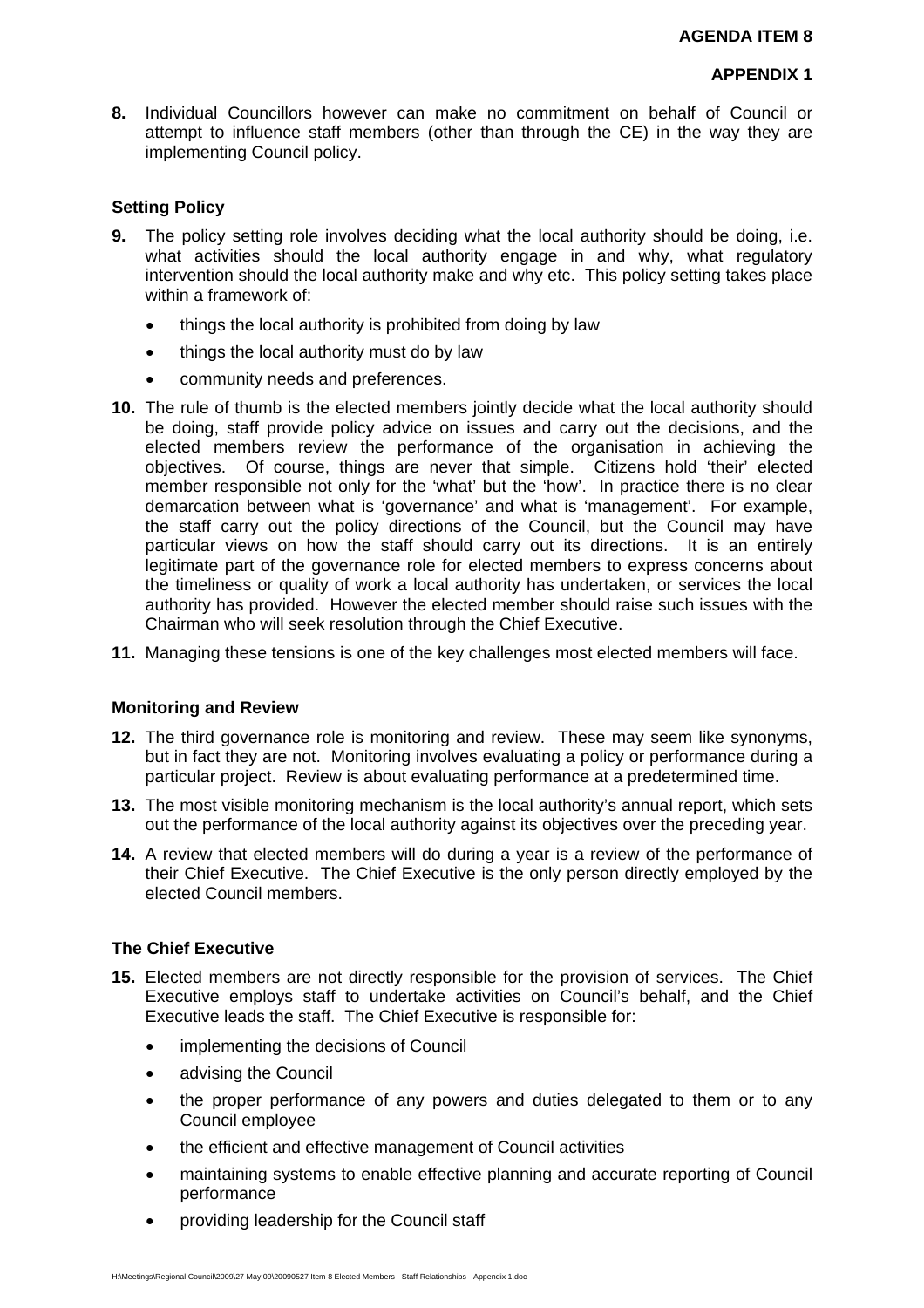- employing staff on behalf of Council and negotiating their terms of employment.
- **16.** The employment responsibility is important because the only person who is employed by Council is the Chief Executive, who in turn employs all other staff on behalf of Council. The Chief Executive is responsible for the performance of Council staff and only the Chief Executive may lawfully hire or fire other employees. Any complaint about individual staff members should be directed to the Chief Executive.

### **Summary**

- **17.** In simple terms the Council's role is governance of the organisation setting strategy making major decisions in line with strategy and monitoring performance and outcomes.
- **18.** Staff via the CEO are accountable for efficiently and effectively delivering projects and reporting results as appropriate and required by council.
- **19.** In reality, as with all interface situations, the roles overlap (primarily through the Chair and CEO) and executive management team to the extent that this team needs to lead the staff in the organisation and to do so needs to have an intimate role in assisting Council with the design of strategy.
- **20.** Staff need to understand and value the strategic decision making role of Council and Councillors and need to be accountable for ensuring that information the Council uses to set policy and make decisions is of high standard and is comprehensive in nature.
- **21.** The current practice of enabling many staff to present to Councillors through both committees and Council is a particularly valuable process in ensuring the relationship is sound and Councillors can establish what is required to create sound policy and make good decisions while doing this in conjunction with the relevant expert in a given area.
- **22.** Outside of formal Council process it is to be expected and encouraged that Councillors have contact with staff on matters of relevance to the Council agenda and how they might form their own position but the protocol for doing this is primarily via the relevant Group Manager.
- **23.** When Councillors are interacting with staff in such circumstances there must be an awareness that there are some subjects that should only be brought through Council Chairman to the CEO for discussion. These include:
	- staff performance issues
	- organisational design and structural issues
	- employment issues including employment process, remuneration etc
	- strategic and policy issues.
- **24.** A suggested protocol is:
	- **24.1.** For issues relating to Council meeting arrangements contact the Administration Manager
	- **24.2.** For clarification of Council or Committee agenda items prior to a meeting contact the relevant Group Manager or Chief Executive.
	- **24.3.** For operational issues raised by members of the public contact the relevant Group Manager or Chief Executive (note the Group Manager may refer Councillors to a relevant staff member)
	- **24.4.** All other issues to be referred to the Chief Executive.

## **Provision of Administrative Services for Councillors**

**25.** *Photocopying*: any private copying may be done using Council facilities, however Councillors are required to do their own copying after advising the Administration Manager of their intention and there may be a cost to do this.